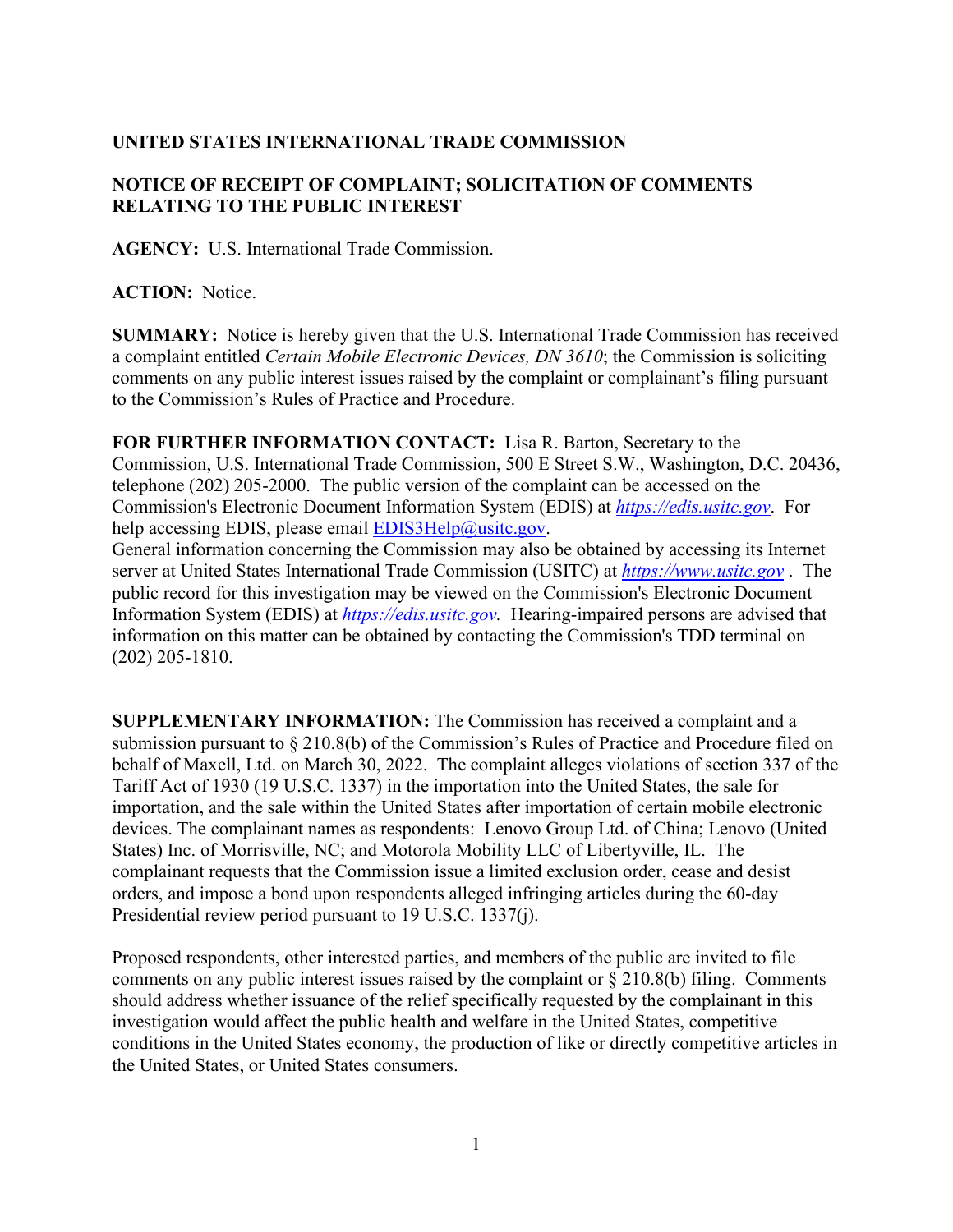In particular, the Commission is interested in comments that:

- (i) explain how the articles potentially subject to the requested remedial orders are used in the United States;
- (ii) identify any public health, safety, or welfare concerns in the United States relating to the requested remedial orders;
- (iii) identify like or directly competitive articles that complainant, its licensees, or third parties make in the United States which could replace the subject articles if they were to be excluded;
- (iv) indicate whether complainant, complainant's licensees, and/or third party suppliers have the capacity to replace the volume of articles potentially subject to the requested exclusion order and/or a cease and desist order within a commercially reasonable time; and
- (v) explain how the requested remedial orders would impact United States consumers.

Written submissions on the public interest must be filed no later than by close of business, eight calendar days after the date of publication of this notice in the Federal Register. There will be further opportunities for comment on the public interest after the issuance of any final initial determination in this investigation. Any written submissions on other issues must also be filed by no later than the close of business, eight calendar days after publication of this notice in the Federal Register. Complainant may file replies to any written submissions no later than three calendar days after the date on which any initial submissions were due. No other submissions will be accepted, unless requested by the Commission. Any submissions and replies filed in response to this Notice are limited to five (5) pages in length, inclusive of attachments. Persons filing written submissions must file the original document electronically on or before the deadlines stated above. Submissions should refer to the docket number ("Docket No. 3610") in a prominent place on the cover page and/or the first page. (*See* Handbook for Electronic Filing Procedures, **Electronic Filing Procedures**<sup>[1](#page-1-0)</sup>). Please note the Secretary's Office will accept only electronic filings during this time. Filings must be made through the Commission's Electronic Document Information System (EDIS, *[https://edis.usitc.gov](https://edis.usitc.gov/)*.) No in-person paper-based filings or paper copies of any electronic filings will be accepted until further notice. Persons with questions regarding filing should contact the Secretary at [EDIS3Help@usitc.gov.](mailto:EDIS3Help@usitc.gov) Any person desiring to submit a document to the Commission in confidence must request confidential treatment. All such requests should be directed to the Secretary to the Commission and must include a full statement of the reasons why the Commission should grant such treatment. *See* 19 CFR 201.6. Documents for which confidential treatment by the Commission is properly sought will be treated accordingly. All information, including confidential business information and documents for which confidential treatment is properly sought, submitted to the

<span id="page-1-0"></span><sup>1</sup> Handbook for Electronic Filing Procedures: *[https://www.usitc.gov/documents/handbook\\_on\\_filing\\_procedures.pdf](https://www.usitc.gov/documents/handbook_on_filing_procedures.pdf)*